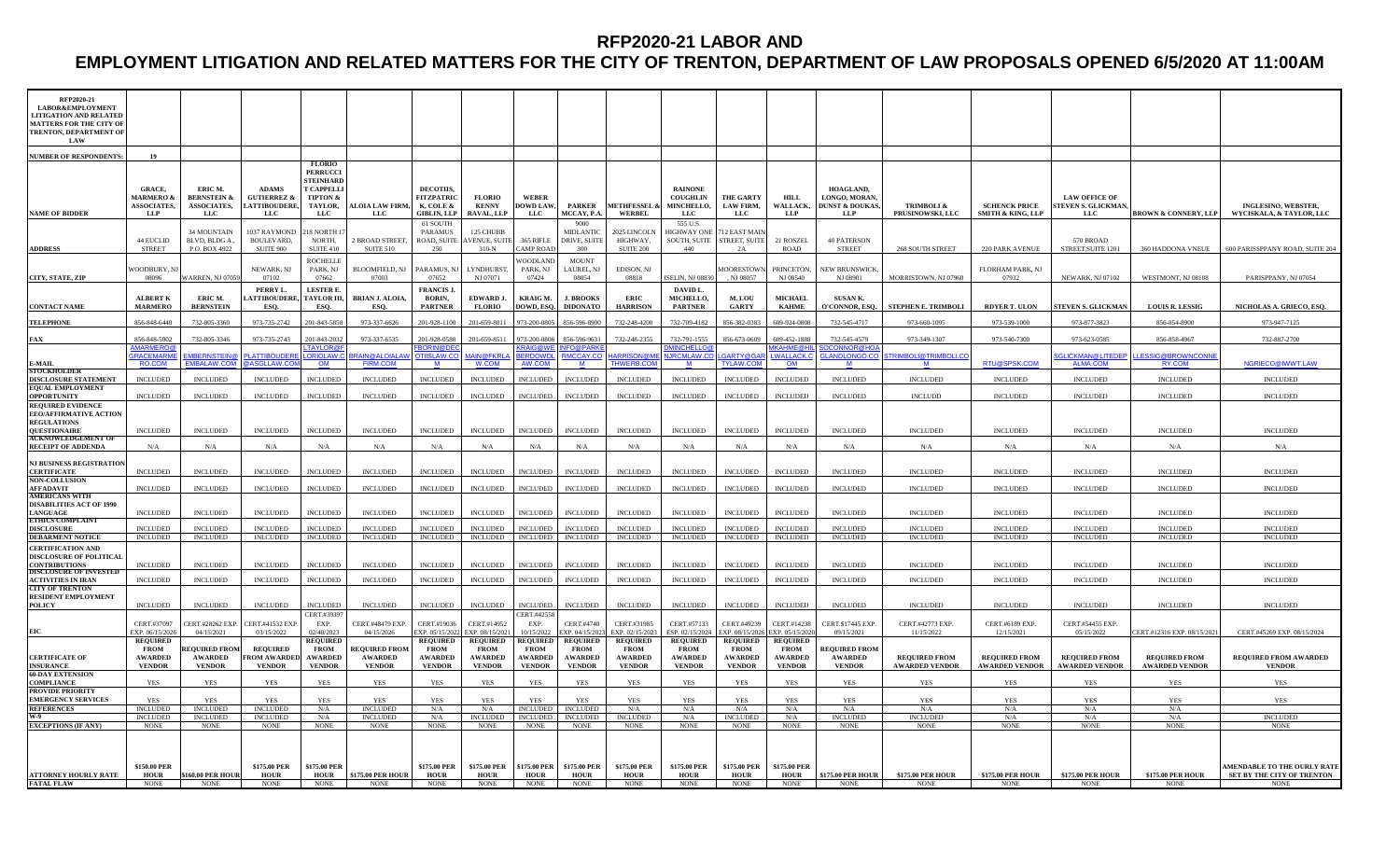|                                                                                                                                                                                                                           | <b>BID PROPOSAL FORM</b> |        |
|---------------------------------------------------------------------------------------------------------------------------------------------------------------------------------------------------------------------------|--------------------------|--------|
| <b>RESPONDENT MUST COMPLETE</b><br>WE THE UNDERSIGNED PROPOSE LEGAL SERVICES FOR LABOR AND EMPLOYMENT<br>LITIGATION AND OTHER RELATED MATTERS PURSUANT TO THE SCOPE OF SERVICES<br>AND REQUIREMENTS AND MADE PART HEREOF: |                          |        |
| <b>HOURLY FEE</b>                                                                                                                                                                                                         |                          | 150.00 |
| (ORIGINAL SIGNATURE BY AUTHORIZED REPRESENTATIVE)                                                                                                                                                                         |                          |        |
| The undersigned is a Corporation, $\ell$ artnership or Individual under the laws of the State of<br>New Jersey having its principal office at 44 EUCIIN ST wood domy                                                      |                          |        |
| COMPANY Grace Marmero + ASSOC LLP                                                                                                                                                                                         |                          |        |
| ADDRESS 44 Euclid ST                                                                                                                                                                                                      |                          |        |
| ADDRESS WOODDUYY NJ 08096                                                                                                                                                                                                 |                          |        |
| FED. ID #                                                                                                                                                                                                                 |                          |        |
| NAME Albert V. Marmer G                                                                                                                                                                                                   |                          |        |
| TELEPHONE $856 - 848 - 6496$                                                                                                                                                                                              |                          |        |
| FAX $836 - 848 - 5002$                                                                                                                                                                                                    |                          |        |
| EMAIL amarmero @ grace marmero-com                                                                                                                                                                                        |                          |        |
| DATE 5-28-2020                                                                                                                                                                                                            |                          |        |
| SIGNATURE                                                                                                                                                                                                                 |                          |        |

 $\sim$   $t$  .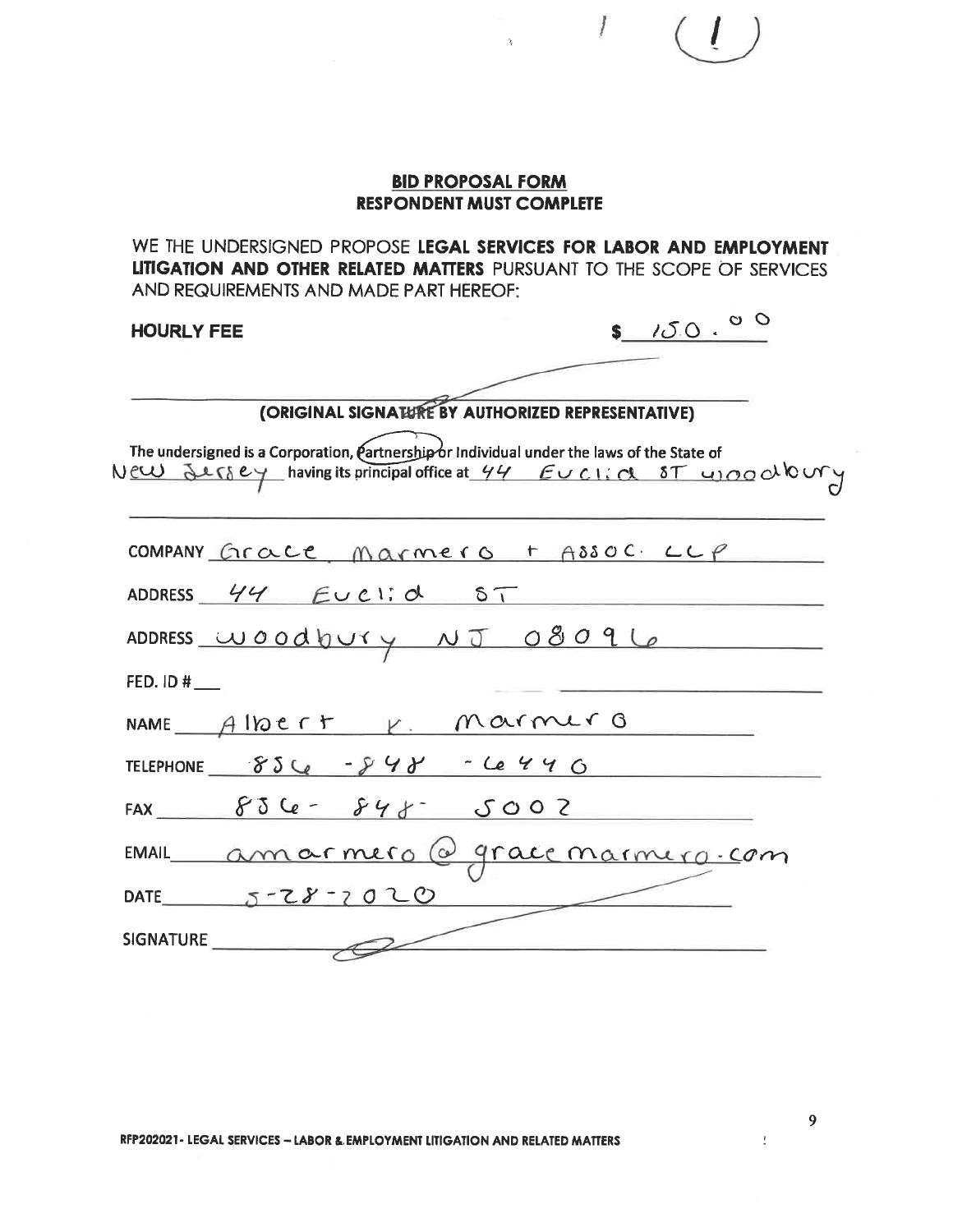## **COST PROPOSAL**

| <b>Event/Activity</b>                                                                                                                                                                                                                                                           | <b>Rate per Hour</b>                                                           |
|---------------------------------------------------------------------------------------------------------------------------------------------------------------------------------------------------------------------------------------------------------------------------------|--------------------------------------------------------------------------------|
| The Law Firm of Eric M. Bernstein & Associates, L.L.C. will<br>accept all rates and compensation as set forth in the Request<br>for Proposal in accordance with such rates as may be<br>determined by the City of Trenton by Resolution or Ordinance.                           |                                                                                |
| Hourly Rate - negotiations, arbitrations, meetings or<br>conferences with officials, labor or other negotiations, all<br>litigation services, in court or in-office, including client<br>meetings, depositions, motion or conference hearings, and<br>trial time. All Attorneys | $$160.00$ per hour for<br>shareholders<br>$$135.00$ per hour for<br>associates |
| Flat Rate - Paralegals (when requested and authorized)                                                                                                                                                                                                                          | \$85.00 per hour                                                               |
| Postage (includes Federal Express and USPS Priority)                                                                                                                                                                                                                            | Market Rate                                                                    |
| Copying (in house, legal or letter sized)                                                                                                                                                                                                                                       | \$0.20 per page                                                                |
| Copying/Printing (outside supplier, briefs and volume)                                                                                                                                                                                                                          | Market Rate                                                                    |
| Facsimile transmittal (sending only)                                                                                                                                                                                                                                            | \$0.20 per page                                                                |
| Electronic transmission (email or other)                                                                                                                                                                                                                                        | None                                                                           |

# **CITY OF TRENTON**

# **LEGAL SERVICES - LABOR & EMPLOYMENT LITIGATION AND RELATED MATTERS**

## RFP2020-21

#### **Submitted By:**

 $\frac{4}{\epsilon}$  $\gamma$ 

 $\mathbb{I}_n$  is before.

Eric M. Bernstein & Associates, L.L.C. **34 Mountain Boulevard Building A** P.O. Box 4922 Warren, New Jersey 07059-4922 Phone: (732) 805-3360 Fax: (732) 805-3346 www.embalaw.com

 $\frac{1}{2}$ 

 $\frac{1}{2}$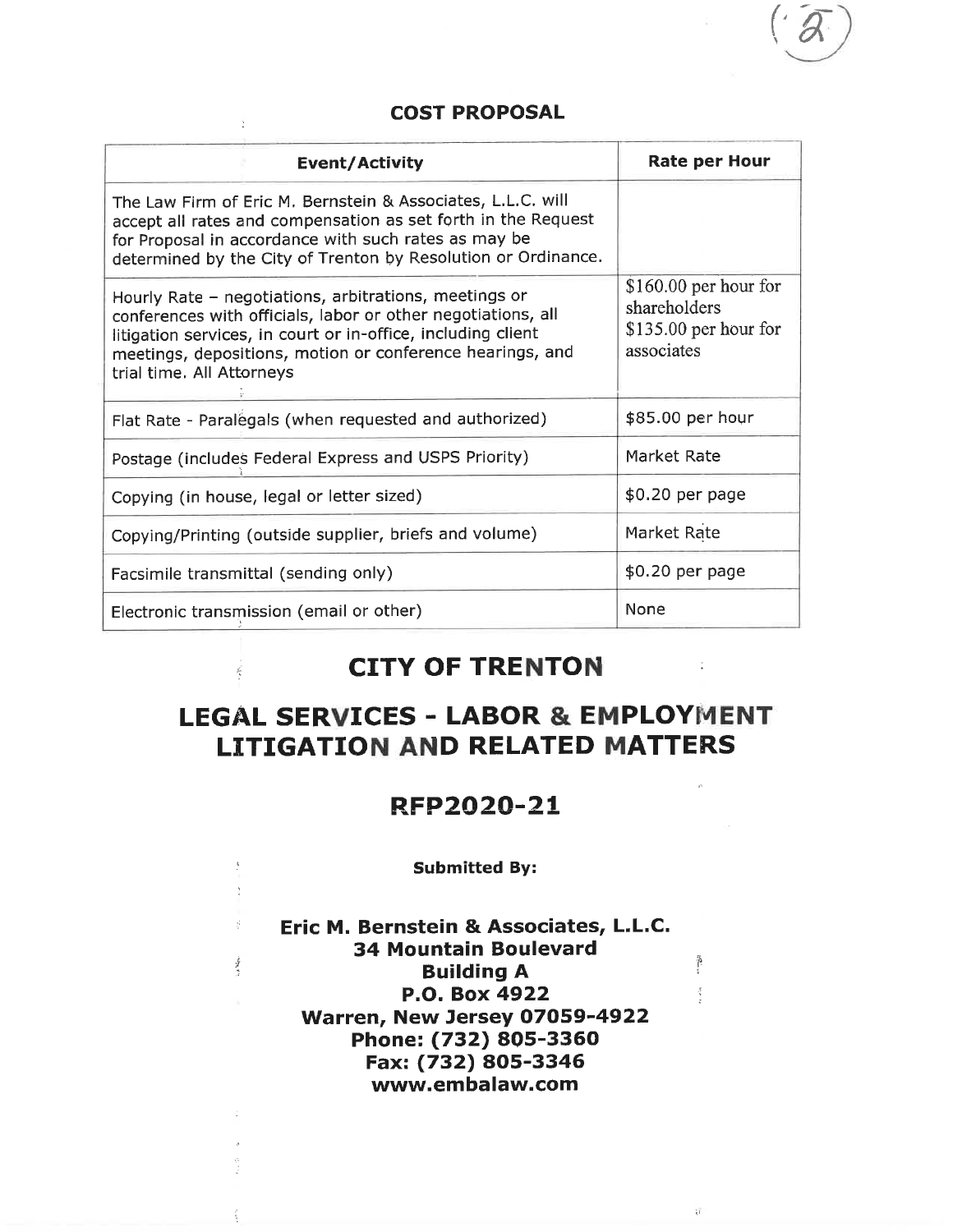# ADAMS **GUTIERREZ &** LATTIBOUDERE, LLC

**Cherie Lee Adams Derlys Maria Gutierrez** Perry L. Lattiboudere **Sandro Polledri** John E. Croot, Jr.

**Adam S. Herman Andrew B. Brown** Audra A. Pondish **Leslie F. Prentice** 

THE LEGAL CENTER 1037 Raymond Blvd., Suite 900 Newark, NJ 07102 973.735.2742

**MARLTON OFFICE** 10000 Lincoln Drive East Suite 201 Marlton, NJ 08053 856.988.5488

May 26, 2020

VIA OVERNIGHT MAIL Isabel C. Garcia, QPA **Purchasing Agent** City of Trenton City Hall Annex, Division of Purchasing 319 East State Street, 1st Floor Trenton, NJ 08608

> Re: Request for Proposals for Legal Services – Labor & Employment Litigation and **Other Related Matters** City of Trenton (RFP 2019-18)

Dear Ms. Garcia:

Per the Proposal Document requirements, please find Adams Gutierrez & Lattiboudere's Fee Proposal:

## **FEE PROPOSAL**

AG&L proposes a rate of \$175.00 per hour for all shareholders, \$135.00 per hour for all

other attorneys and \$85.00 per hour for paralegals, plus reimbursement for reasonable out-of-

pocket expenses such as filing fees, postage and photocopying.

Thank you for considering this proposal. I would be happy to meet with you or any City

representatives in person to further discuss this matter and outline our qualifications.

Very truly yours,

PERRY L. LATTIBOUDERE, ESQ.

PLL/rw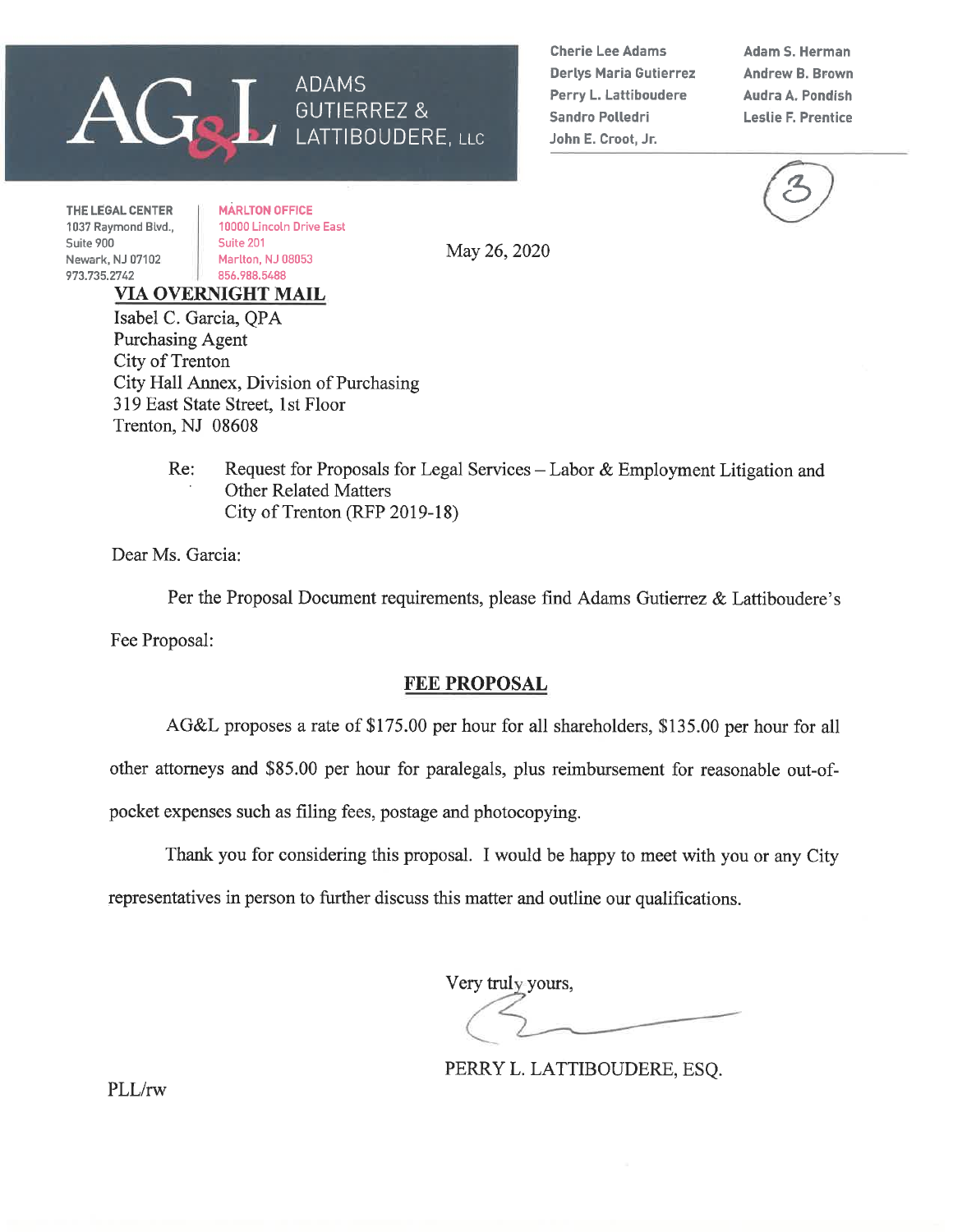



218 Rt. 17 North, Suite 410 Rochelle Park, NJ 07662

o 201.843.5858 F 201.843.5877

Lester E. Taylor III, Esq. | Partner 201-373-8935 Direct Dial Itaylor@floriolaw.com

June 5, 2020

## **VIA HAND DELIVERY**

Isabel C. Garcia, OPA City Hall, Division of Purchasing 319 East State Street Trenton, New Jersey 08608

#### **RESPONSE TO REQUEST FOR PROPOSAL FOR LABOR &**  $RE:$ **EMPLOYMENT LITIGATION AND RELATED MATTERS** RfP2020-21

Dear Ms. Garcia:

On behalf of Florio Perrucci Steinhardt Cappelli Tipton & Taylor, LLC ("FPSCTT") I am pleased to enclose one (1) original and three (3) copies of our Firm's response to the City of Trenton Request for Proposal for Legal Services- Labor & Employment Litigation and Related Matters.

In addition, this letter shall serve to confirm that FPSCTT is committed to providing the services requested by the Board.

It is our hope that FPSCTT has the opportunity to be of service to the Board.

Very truly yours,

FLORIO PERRUCCI STEINHARDT CAPPELLI **TIPTON & TAYLOR LLC** 

Lester E. Taylor, III, Esq.

 $LET(ap)$ Encl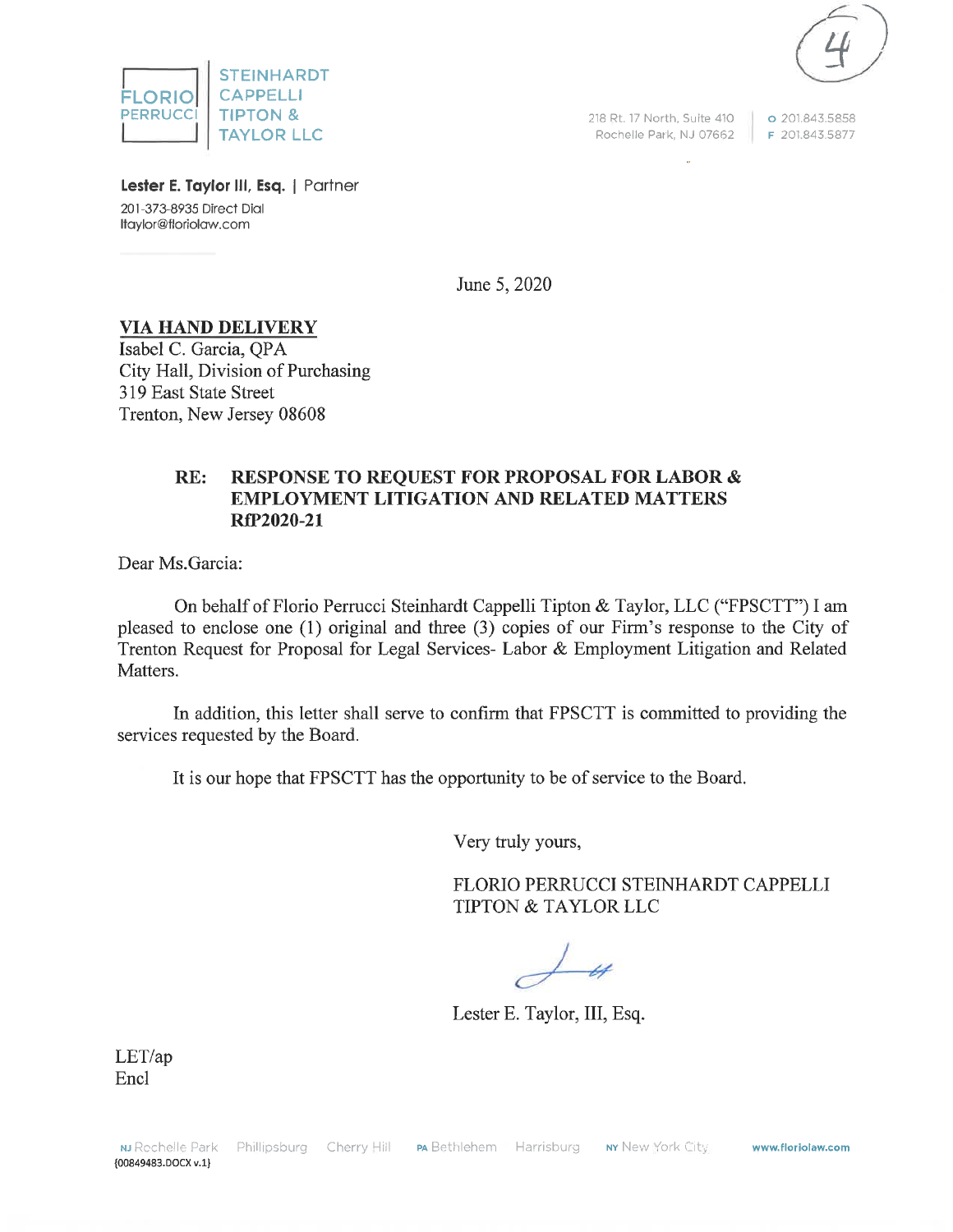WE THE UNDERSIGNED PROPOSE LEGAL SERVICES FOR LABOR AND EMPLOYMENT LITIGATION AND OTHER RELATED MATTERS PURSUANT TO THE SCOPE OF SERVICES AND REQUIREMENTS AND MADE PART HEREOF: **J175** 

**HOURLY FEE** 

partners associates かつつ <u>paralegals</u> <u> \$ \$ 85 </u>

٢ TORIGINAL(\$IGNATURE BY AUTHORIZED REPRESENTATIVE)

The undersigned is a Corporation, Partnership or Individual under the laws of the State of Dew Jersey having its principal office at 2 Broad Street, Suite 510

| COMPANY Aloia Law Firm LLC        |  |  |  |  |  |
|-----------------------------------|--|--|--|--|--|
| ADDRESS 2 Broad Street, Suite 510 |  |  |  |  |  |
| ADDRESS Bloomfield, 15 07003      |  |  |  |  |  |
|                                   |  |  |  |  |  |
| NAME Brian J. Aloia, Esa.         |  |  |  |  |  |
| TELEPHONE $973 - 337 - 6626$      |  |  |  |  |  |
| FAX $973 - 337 - 6535$            |  |  |  |  |  |
| $EMAIL$ $brian\&aloialawfirm.com$ |  |  |  |  |  |
| DATE $Myy$ $27$ $300$             |  |  |  |  |  |
| SIGNATURE Barie / Sara            |  |  |  |  |  |
|                                   |  |  |  |  |  |

RFP202021 - LEGAL SERVICES - LABOR & EMPLOYMENT LITIGATION AND RELATED MATTERS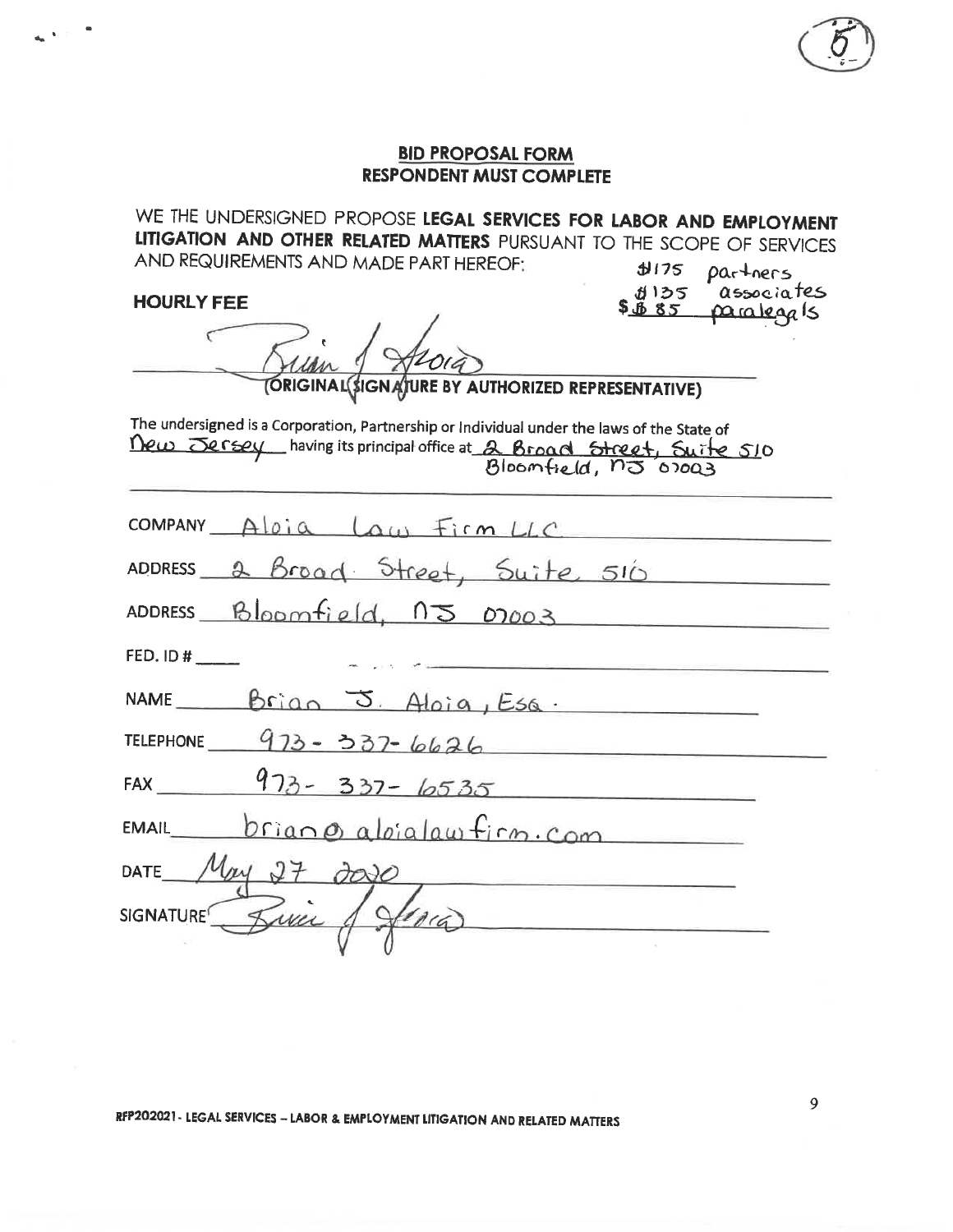

61 SOUTH PARAMUS ROAD PARAMUS, NEW JERSEY 07652

TELEPHONE: (201) 928-1100 TELEFAX: (201) 928-0588 WWW.DECOTIISLAW.COM

WILLIAM HARLA, ESO. WHARLA@DECOTIISLAW.COM 201.907.5205

## **FEE PROPOSAL**

 $\frac{1}{4}$ 

## Legal Services – Labor & Employment Litigation and Related Matters

DeCotiis, FitzPatrick, Cole & Giblin, LLP proposes the following fee structure for Labor & Employment Litigation services; we will, however, be more than willing to tailor a fee structure that meets the City's needs:

Hourly Rate: We propose a blended hourly rate of One Hundred Seventy-Five Dollars (\$175.00) per hour for services performed by attorneys, including attendance at required meetings. Legal services provided by law clerks will be billed at a rate of One Hundred Twenty-Five Dollars (\$125.00) and paralegals and legal assistants will be billed at a rate of Eighty-Five Dollars (\$85.00) per hour.

Travel Time: Travel time during which legal work is being undertaken on behalf of the client will be billed at our normal hourly rate(s). Other travel time will be billed at One Hundred Dollars (\$100.00) per hour.

Mileage, Tolls and Parking: We propose that mileage will be reimbursed at the prevailing IRS reimbursement rate, and the cost of tolls and parking shall be reimbursed at cost.

#### Reimbursable Expenses:

| Photocopies | \$.30 per page; | Faxes        | \$25 per page  |
|-------------|-----------------|--------------|----------------|
| Printing    | \$.10 per page; | Color Copies | \$.65 per page |
| CD Copy     | \$5.00;         | DVD Copy     | \$10.00        |

Any additional reimbursable expenses will be subject to the approval of the City.

Invoices and Payment: Invoices are sent on a monthly basis and payment is due within 30 days thereafter.

**NEW JERSEY NEW YORK**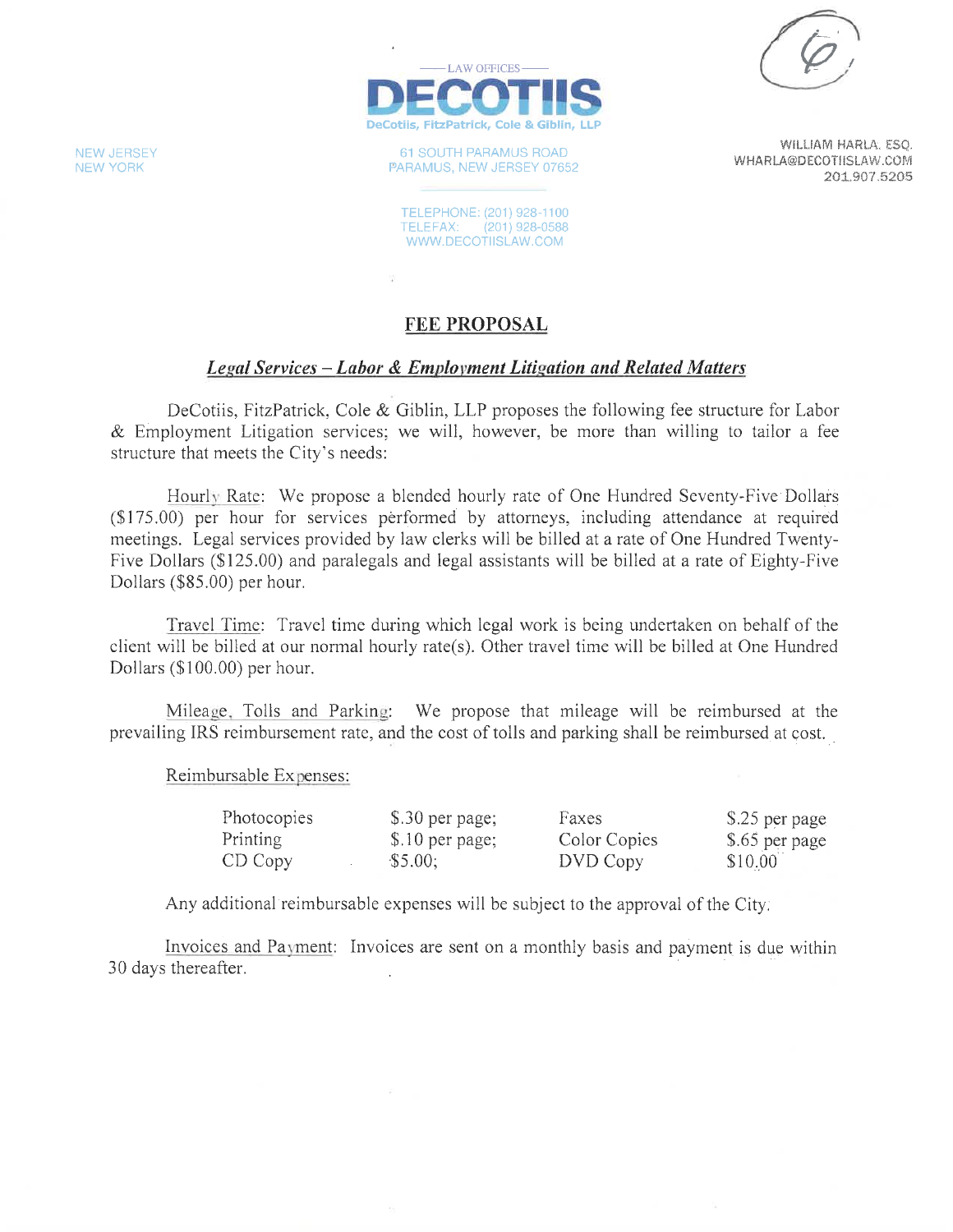# FLORIO + KENNY + RAVAL, L.L.P.

**ATTORNEYS AT LAW** 

**125 CHUBB AVENUE** SUITE 310 N LYNDHURST, NEW JERSEY 07071 PHONE: (201) 659-8011 FAX: (201) 659-8511

E-MAIL: MAIN@FKRLAW.COM

 $\prec$ 

EDWARD J. FLORIO BERNARD F. KENNY, JR. NITA G. RAVAL **CHRISTOPHER K. HARRIOTT** 

**COUNSEL KEITH KANDEL^** MICHAEL T. WILKOS\* WEBSITE: WWW.FKRLAW.COM

DAVID J. YANOTCHKO CHRISTIAN M. HIBINSKI ALEXANDER J. CORRADO **EMILY M. MOWER** 

\*ADMITTED TO NJ & NY BAR **ACERTIFIED AS A WORKERS' COMPENSATION ATTORNEY** 

June 1, 2020

Isabel C. Garcia, Purchasing Agent City Hall Annex Division of Purchasing City of Trenton 319 East State Street, 1st Floor Trenton, New Jersey 08608

#### $RE:$ FEE PROPOSAL FOR THE POSITION OF LEGAL SERVICES - LABOR & EMPLOYMENT LITIGATION AND RELATED MATTERS (RFP2020-21)

Dear Ms. Garcia:

We propose a rate of \$175.00 per hour per partners, \$135.00 per hour per associate attorneys, and \$85.00 per hour per paralegals for the term of the Contract.

Respectfully submitted, FLORIO KENNY \* RAVAL, L.L.P.

Writer's direct email address:  $EJF/ak$ 

EDWARD J. FLORIO efloriettkrlaw.com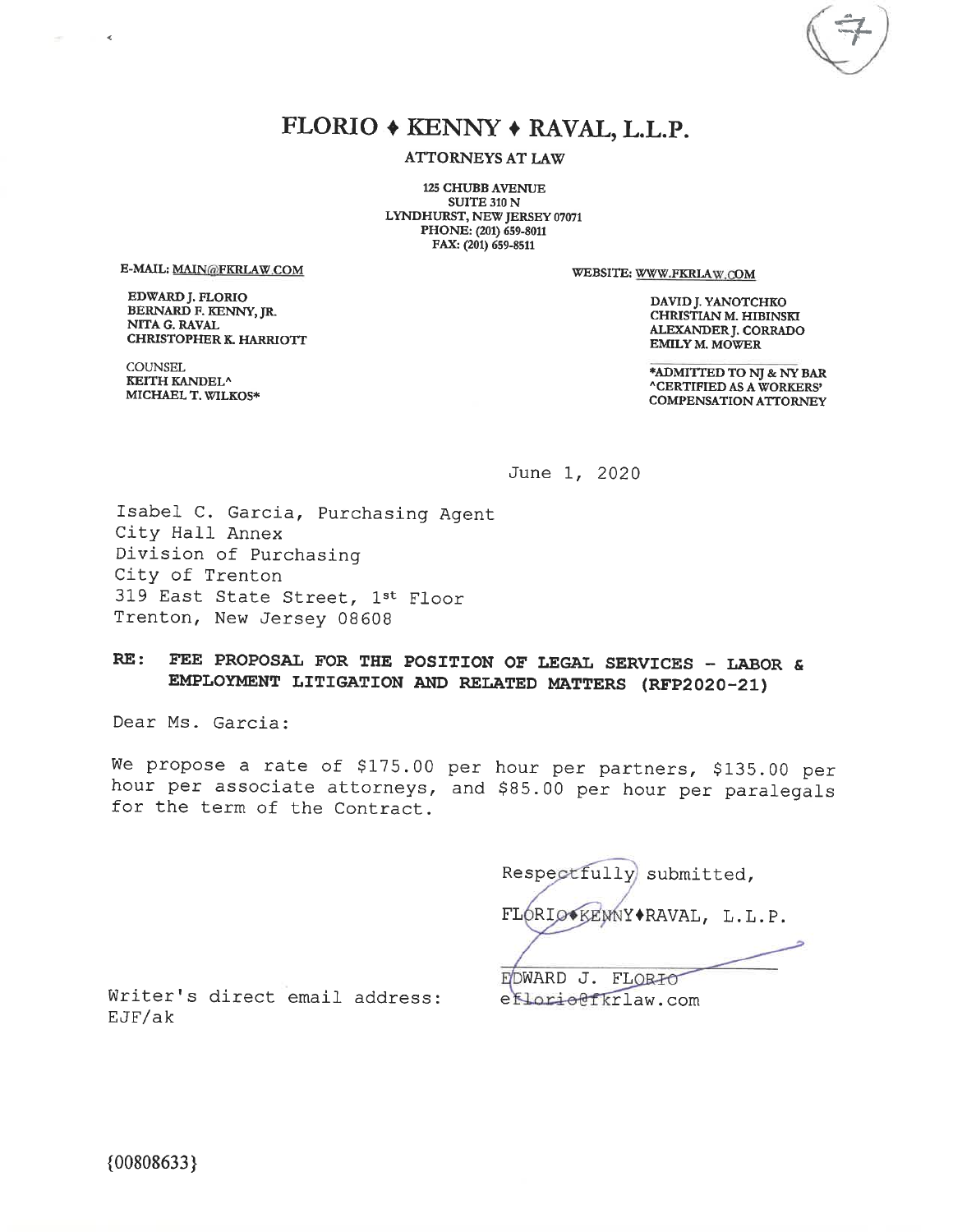$\left($ 

WE THE UNDERSIGNED PROPOSE LEGAL SERVICES FOR LABOR AND EMPLOYMENT LITIGATION AND OTHER RELATED MATTERS PURSUANT TO THE SCOPE OF SERVICES AND REQUIREMENTS AND MADE PART HEREOF:

| <b>HOURLY FEE</b><br>Kraig M. Dowd, Ess. Member/Partner<br>(ORIGINAL SIGNATURE BY AUTHORIZED REPRESENTATIVE)                                                                           |  | Partners<br>175.00 Turner<br>135.00 Allother Atterneys<br>85.00 Paralogals |
|----------------------------------------------------------------------------------------------------------------------------------------------------------------------------------------|--|----------------------------------------------------------------------------|
| The undersigned is a Corporation, Partnership or Individual under the laws of the State of<br>New Jersey having its principal office at see below                                      |  |                                                                            |
|                                                                                                                                                                                        |  |                                                                            |
| ADDRESS 365 Rifle Camp Road<br>ADDRESS Woodland Park NJ 07424<br><u> Salam Salam Salam Salam Salam Salam Salam Salam Salam Salam Salam Salam Salam Salam Salam Salam Salam Salam S</u> |  |                                                                            |
| FED. ID:<br>NAME Kraig M. Dowd, Esq.                                                                                                                                                   |  |                                                                            |
| FAX 973-200-0806<br><u> 1980 - Jan Barnett, mars et al. 1980 - Ann an Island ann an t-</u>                                                                                             |  |                                                                            |
| EMAIL kraig @weberdowdlaw.com<br>DATE June 1, 2020<br><b>SIGNATURE</b>                                                                                                                 |  |                                                                            |

9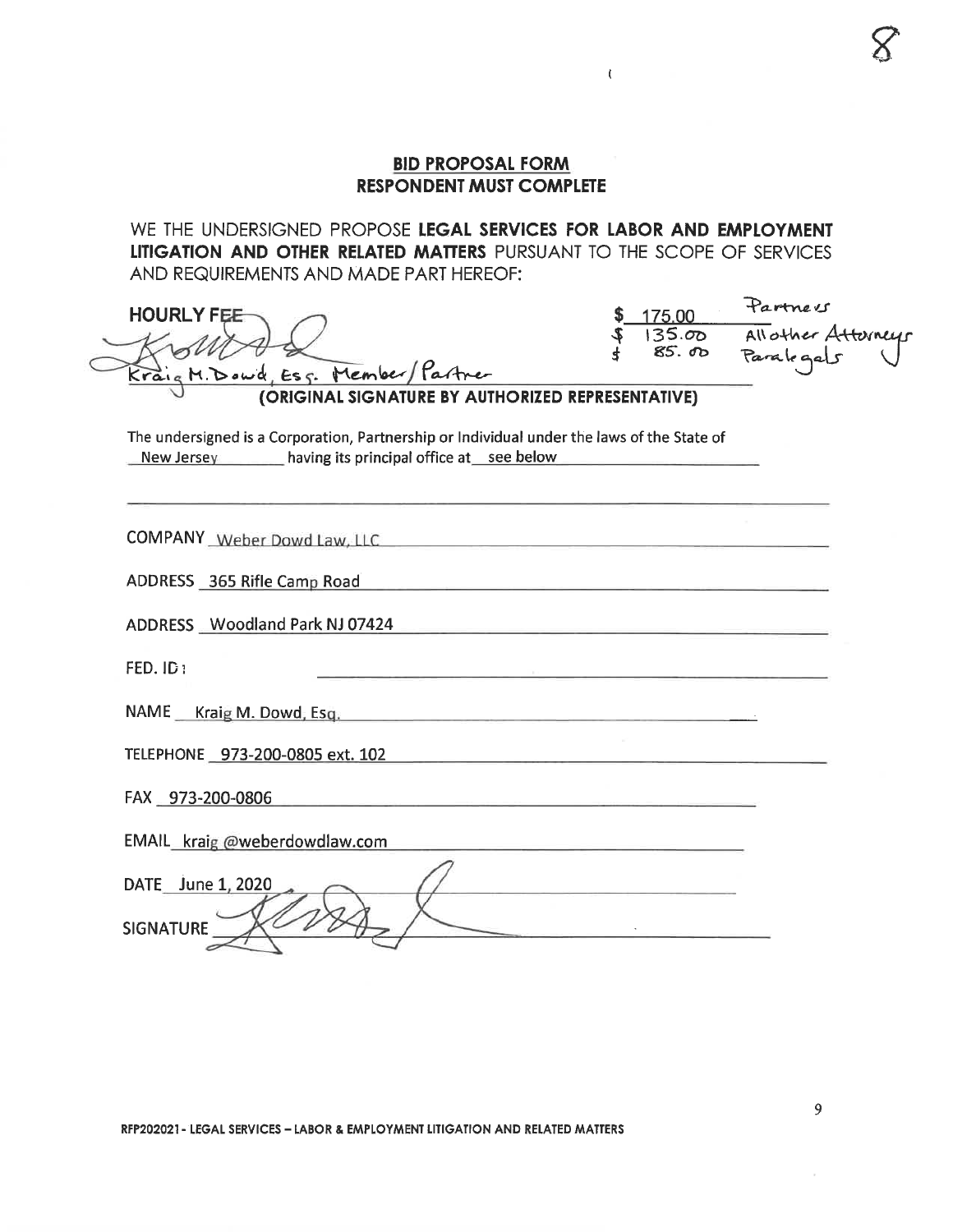

# **FEE SCHEDULE**

The hourly rate for professional and paraprofessional legal services for City of Trenton depending on the nature of the matter will be:

| <b>Shareholders</b>               | \$175 |
|-----------------------------------|-------|
| Counsel/Of Counsel and Associates | \$135 |
| Paralegal                         | \$85  |

All non-paralegal work will be performed by a shareholder.

In addition to legal services, our invoices will include any out-of-pocket expenses attributable to a specific client matter. Out-of-pocket expenses generally include, but are not limited to postage, photocopying and complex document production, fax transmissions, courier services, online research, travel expenses, filing, recording, certification and registration fees charged by governmental bodies.

Itemized statements showing services rendered and disbursements made by the firm on behalf of the client will be submitted on a monthly basis, together with an appropriate voucher for payment.

## **Administrative Fees**

| Photocopying           | $$.20$ per copy                         |  |  |  |
|------------------------|-----------------------------------------|--|--|--|
| <b>Courier Service</b> | At cost                                 |  |  |  |
|                        | Telephone calls Included in hourly rate |  |  |  |
| Faxes                  | no charge                               |  |  |  |
| Postage                | At cost                                 |  |  |  |
| Travel/mileage         | \$.58 cost per mile                     |  |  |  |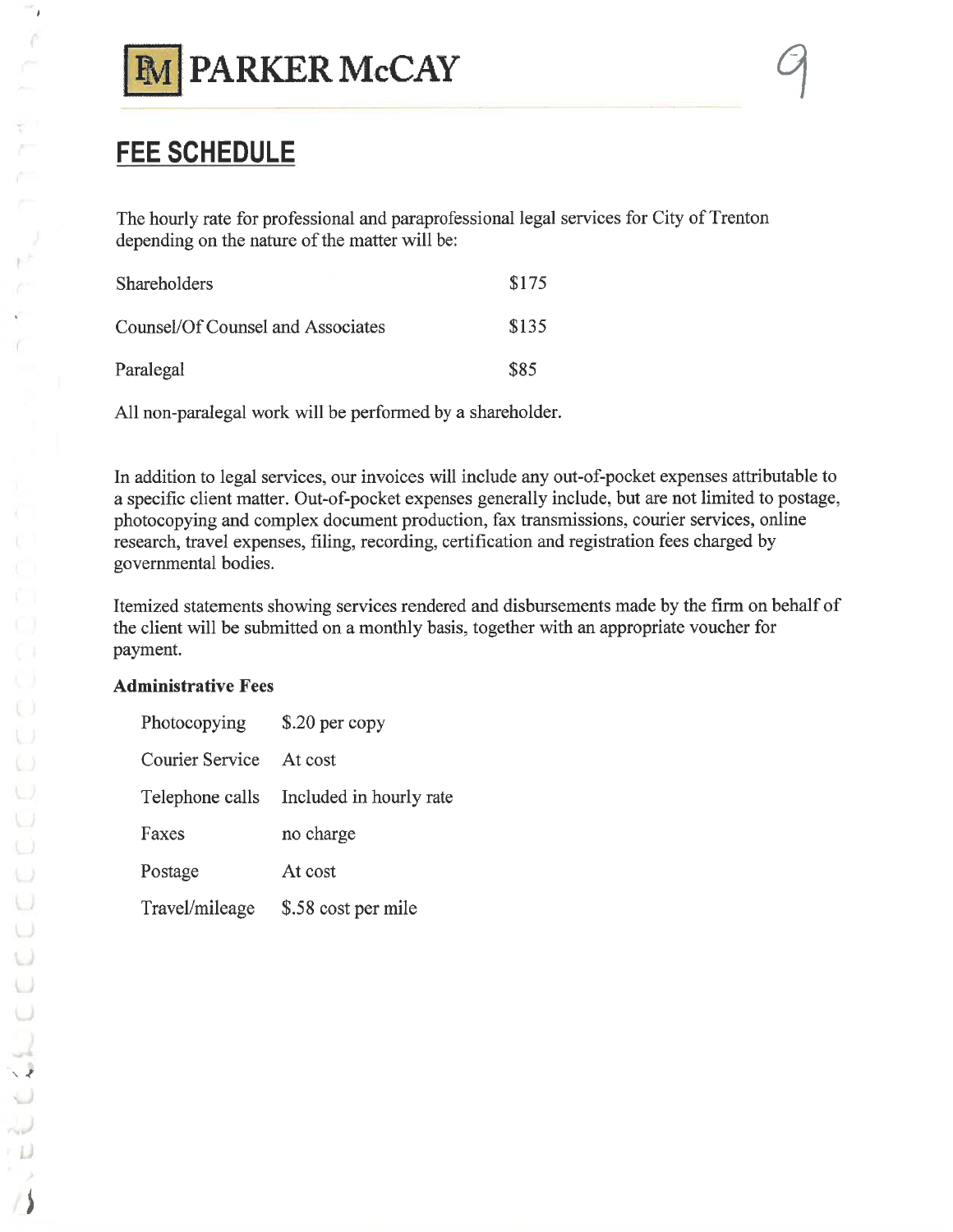#### **Price Proposal**

We propose the following fee arrangement:

- Partners/Counsel: \$175/hour  $\bullet$
- Associates: \$135/hour
- Paralegals: \$85/hour
- Costs of photocopies with our vendor are:  $\bullet$ 
	- o \$0.10 per page for black and white copies
	- $\circ$  \$1.09 per page for color copies
	- o \$15 for every 250 pages for converting documents to a C.D.
	- $\circ$  \$40 for DVD
- Costs for postage with the United States Postal Service are utilized at their current rates for  $\bullet$ general postage and certified mail.
- Costs for Lawyers Service deliveries per item effective March 1<sup>st</sup>, 2020 are as follows:  $\bullet$ 
	- o No signature: \$4.35
	- o No signature and being delivered to the courthouse: \$9.35
	- o Signature: \$6.85
	- o Signature and being delivered to the courthouse: \$11.85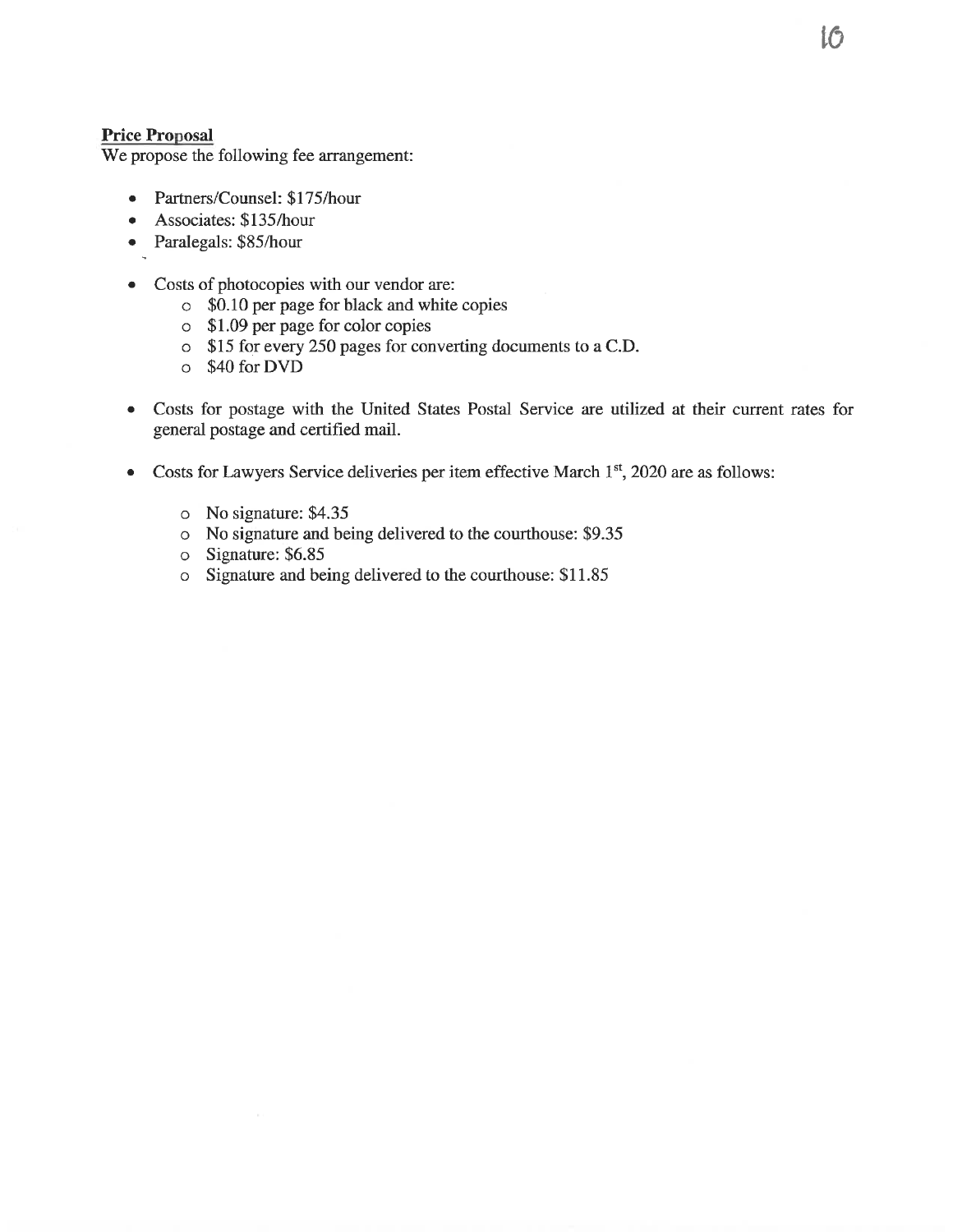

Louis N. Rainone Craig J. Coughlin\* David L. Minchello Carol A. Berlen John F. Gillick Brian P. Trelease\* Claudia Marchese Anne E. Rowan \* Also admitted in New York

Ruben D. Perez\* Matthew R. Tavares\* Jeremy M. Brooks Michael S. Spinello

Writer's Direct: DMinchello@NJRCMLaw.com

## PAYMENT CONDITIONS AND RATE SCHEDULES

RAINONE

ATTORNEYS AT LAW

COUGHLIN

MINCHELLO

During the calendar year 2020-2021 Rainone Coughlin Minchello proposed to provide legal services at an hourly rate of One Hundred Seventy-Five Dollars (\$175.00) per hour for shareholders, One Hundred Thirty-Five Dollars (\$135.00) per hour for all other attorneys and Eighty-Five (\$85.00) for paralegals for all services required.

We further propose the following fees for expenses:

#### **Reimbursable Expenses:**

| Photocopies | \$.08 per page; | Faxes               | \$.25 per page |
|-------------|-----------------|---------------------|----------------|
| Printing    | \$.08 per page; | <b>Color Copies</b> | \$.65 per page |
| CD Copy     | \$5.00;         | DVD Copy            | \$10.00        |

Any additional reimbursable expenses will be subject to the approval of the City.

**Invoices and Payment:** Invoices are sent on a monthly basis and payment is due within 30 days thereafter.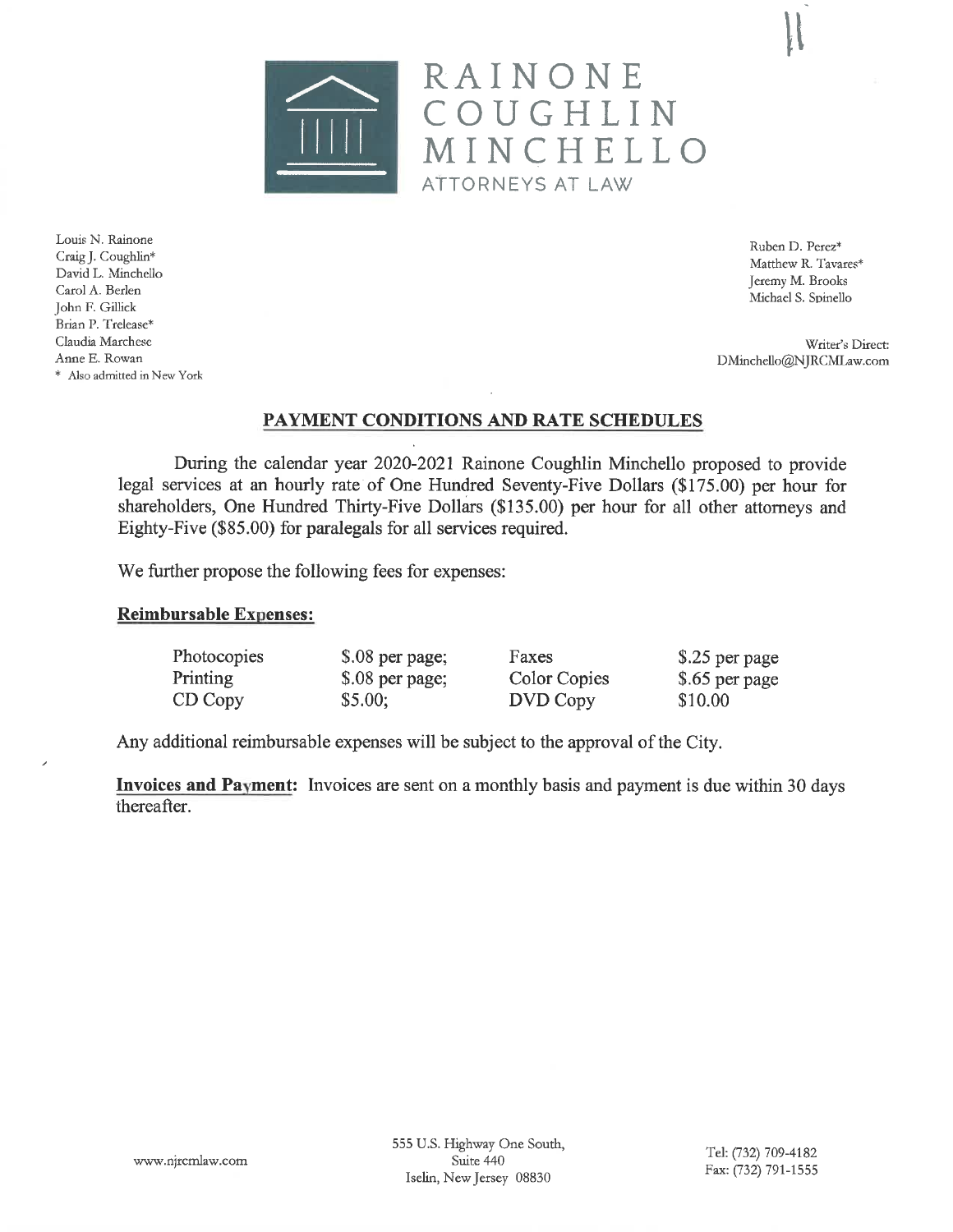

#### A. Cost Proposal:

The Garty Law Firm proposes an hourly rate of \$175/hour for Ms. Garty and \$135/hour for work performed by her associate attorney. Paralegal assistance is available and used where appropriate at the rate of \$85/Hour for these services.

If a "not to exceed" amount is desired for the contract for this representation, the Proposer is amenable to including this clause. The Firm already utilizes the City's billing software and has been able to successfully comply with the invoicing and billing submission protocols.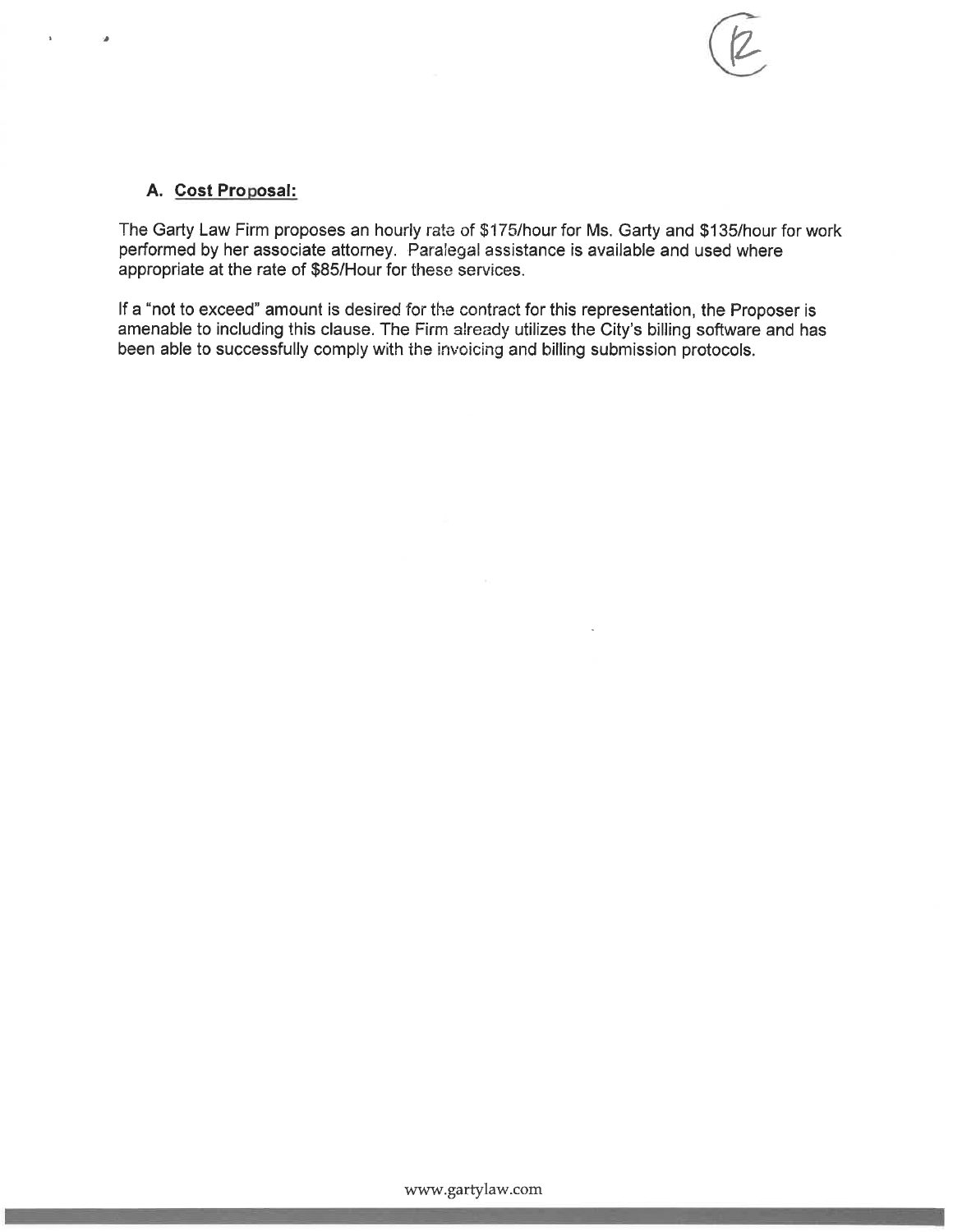WE THE UNDERSIGNED PROPOSE LEGAL SERVICES FOR LABOR AND EMPLOYMENT LITIGATION AND OTHER RELATED MATTERS PURSUANT TO THE SCOPE OF SERVICES AND REQUIREMENTS AND MADE PART HEREOF:

**HOURLY FEE** 

175.00 S

# (ORIGINAL SIGNATURE BY AUTHORIZED REPRESENTATIVE)

The undersigned is a Corporation, Partnership or Individual under the laws of the State of New Jersey having its principal office at 21 Roszel Road, Princeton, NJ 08540

|                        | COMPANY Hill Wallack LLP            |
|------------------------|-------------------------------------|
|                        | ADDRESS 21 Roszel Road              |
|                        | ADDRESS Princeton, New Jersey 08540 |
| FED. ID #              |                                     |
|                        |                                     |
| TELEPHONE 609-924-0808 |                                     |
| FAX <b>EXECUTE:</b>    |                                     |
| <b>EMAIL</b>           | mkahme@hillwallack.com              |
| DATE <b>DATE</b>       | 06/01/2020                          |
| SIGNATURE //           |                                     |
|                        |                                     |

9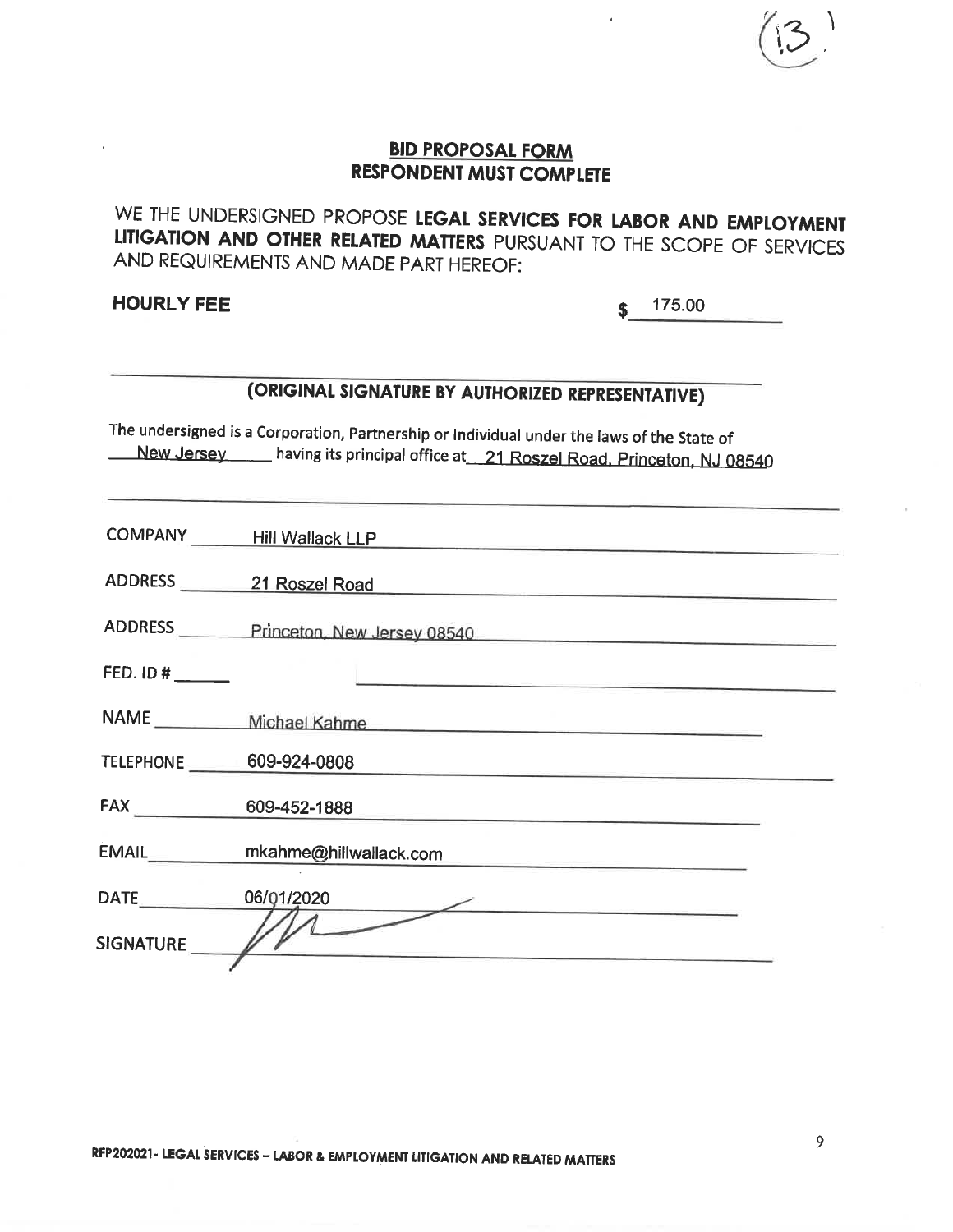

40 Paterson Street New Brunswick, NJ 08901 Tel: (732) 545-4717 Fax: (732) 545-4579 www.hoaglandlongo.com Susan K. O'Connor Partner so'connor@hoaglandlongo.com

June 4, 2020

#### **Via Overnight Delivery**

Isabel C. Garcia, QPA, Purchasing Agent City Hall Annex Division of Purchasing 319 East State Street Trenton, NJ 08608

#### Re: **PRICE PROPOSAL RFP Response to RFP2020-21** Legal Services - Labor & Employment Litigation and Related Matters

Dear Ms. Garcia:

Pursuant to the City of Trenton's Request for Proposals for Legal Services – Labor & Employment Litigation and Related Matters, please be advised that the Firm of Hoagland, Longo, Moran, Dunst & Doukas, LLP will charge \$175.00 per hour for partners, \$135.00 per hour for associates, and \$85.00 per hour for paralegal services. Furthermore, the Firm charges for costs such as retention of experts, experts' fees, accountant's fees, service fees, messenger services, deposition transcripts, court transcripts, and any other necessary expenses associated with this matter. We do not charge for photocopying or postage.

Should you require any additional information, please do not hesitate to contact my office.

ery truly yours, **SUSAN K. O'CONNOR** 

SO:bvm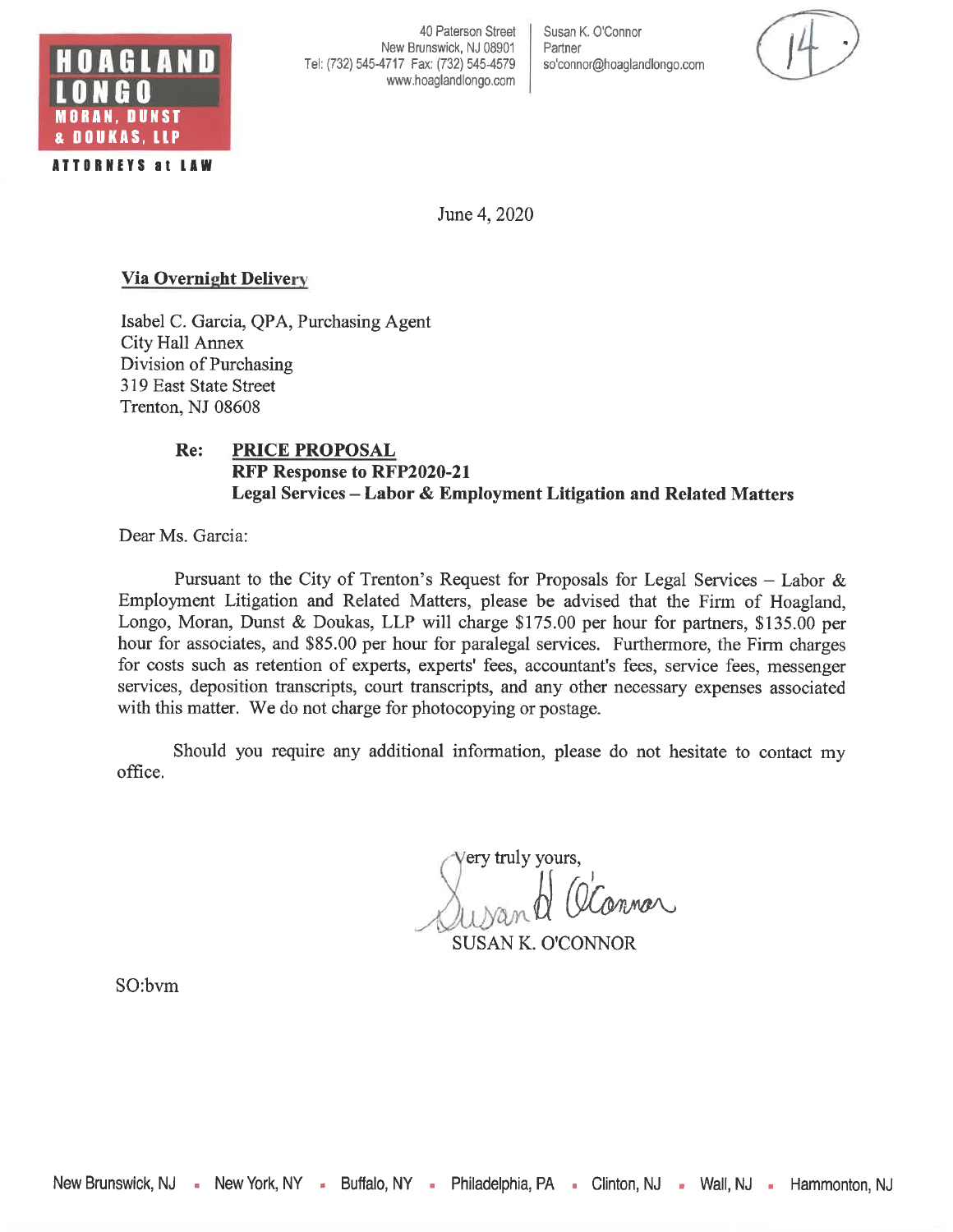

May 28, 2020

## **Rate Proposal**

The undersigned proposes to provide services as Labor Counsel to the City of Trenton at the hourly rate consistent with RFP 2020-21 as follows:

| Shareholder/Members: | \$175/hr |
|----------------------|----------|
| Associates:          | \$135/hr |
| Paralegal:           | \$85/hr  |

Sincerely, Trimboli & Prusinowski, LLC

Stephen E. Trimboli, Esq.

268 South Street, Morristown, NJ 07960 | P: 973-660-1095 | F: 973-349-1307 576 Fifth Ave, Suite 903, New York, NY 10036 | P: 212-226-6550 | F: 973-349-1307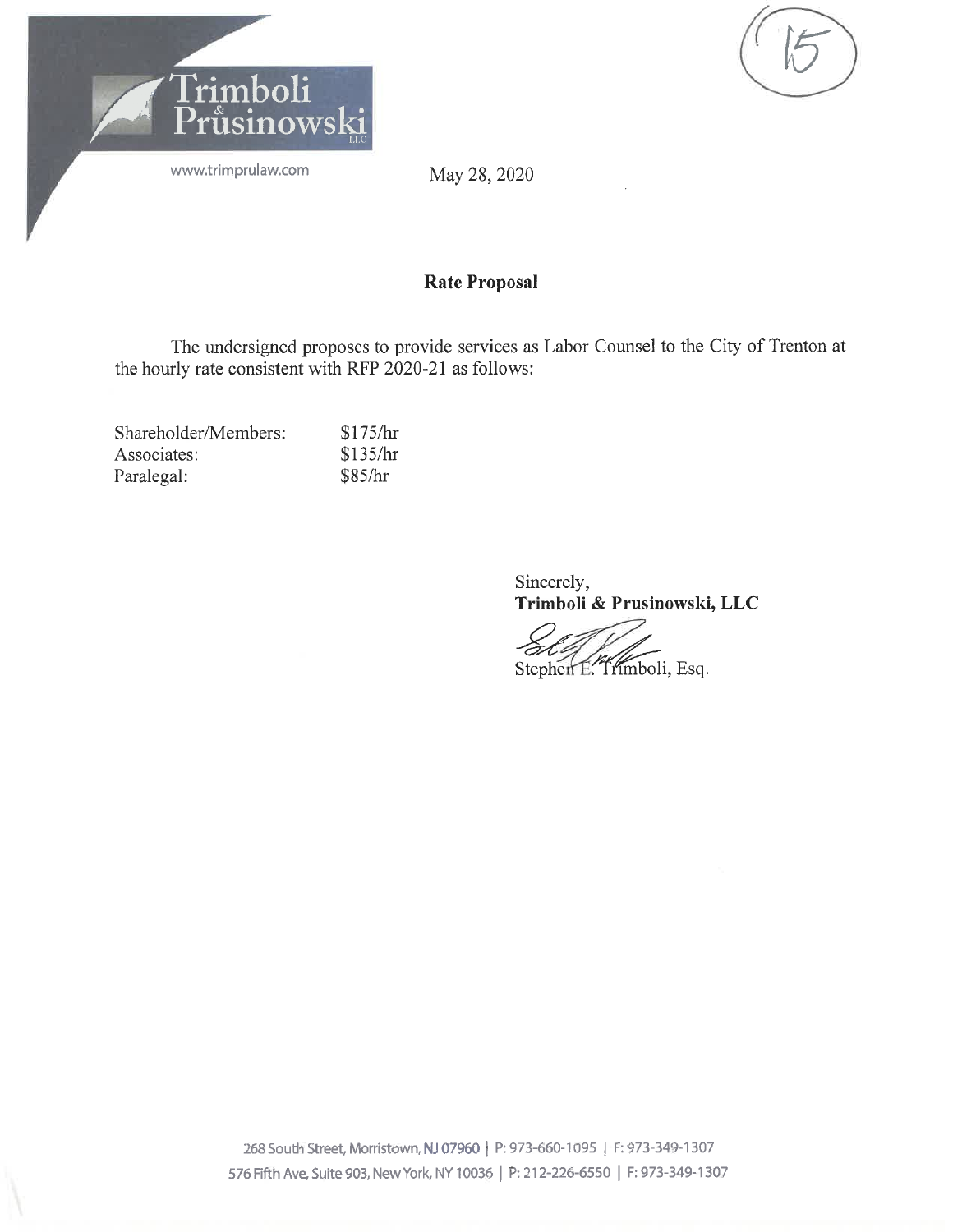WE THE UNDERSIGNED PROPOSE LEGAL SERVICES FOR LABOR AND EMPLOYMENT LITIGATION AND OTHER RELATED MATTERS PURSUANT TO THE SCOPE OF SERVICES AND REQUIREMENTS AND MADE PART HEREOF:

**HOURLY FEE** 

\$175 per hour shareholders \$135 per hour all other attorneys \$85 per hour for paralegals

#### (ORIGINAL SIGNATURE BY AUTHORIZED REPRESENTATIVE)

The undersigned is a Corporation, Partnership or Individual under the laws of the State of New Jersey having its principal office at

220 Park Avenue, Florham Park, New Jersey 07932

Schenck Price Smith & King, LLP **COMPANY** 

220 Park Avenue, Florham Park, New Jersey 07932 **ADDRESS** 

ADDRESS

FED. ID #

Ryder T. Ulon NAME

(973) 539-1000 **TELEPHONE** 

RTU@spsk.com **EMAIL** 

| <b>DATE</b> | 6/3/2020 |  |
|-------------|----------|--|
| SIGNATURE   |          |  |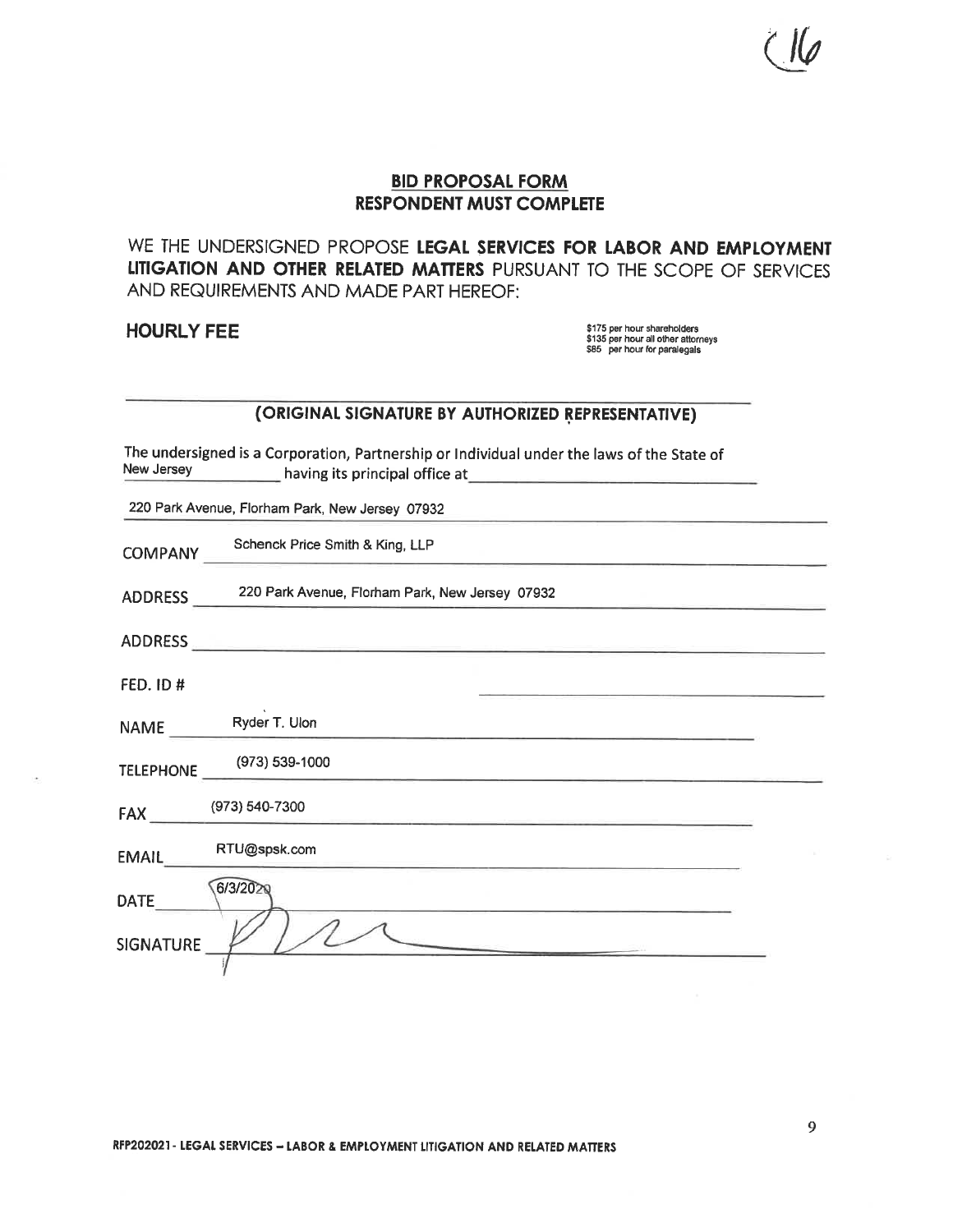#### STEVEN S. GLICKMAN, LLC **COUNSELLOR AT LAW** 570 BROAD STREET, SUITE 1201 NEWARK, NEW JERSEY 07102

973-877-3823 FAX 973-623-0858 SGLICKMAN@LITEDEPALMA.COM

STEVEN S. GLICKMAN, NJ, PA, MD

**SOUTH JERSEY OFFICE:** 105 SOUTH RICHARDS STREET VENTNOR, NJ 08406

June 3, 2020

#### Via UPS

Isabel C. Garcia, QPA City of Trenton Division of Purchasing 319 East State Street - 1st F1. Trenton, NJ 08608

#### Request for Qualification for Legal Services - Labor & Re: Employment Litigation and Related Matters for the City of Trenton RFP2020-21

Dear Ms. Garcia:

Enclosed please find an original and 3 copies of Steven S. Glickman, LLC's proposal to be appointed as Labor Attorney for the City of Trenton.

Should you have any questions, please do not hesitate to contact me at the address or telephone number listed above. We look forward to hearing from you.

Very truly yours,

S. Dickman /cd Steven S. Glickman

 $SSG:cd$ Enclosures

732811.1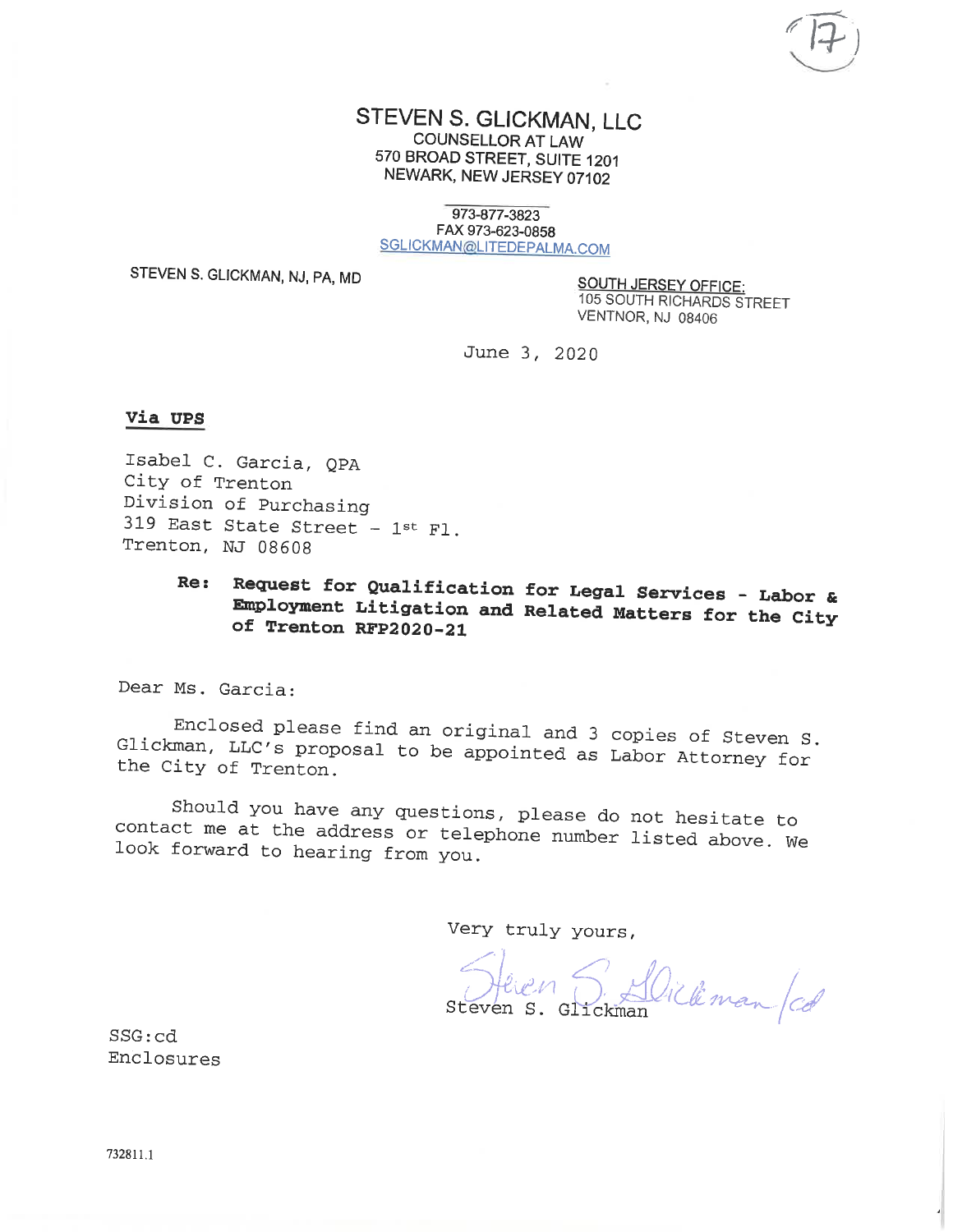

#### **FEE PROPOSAL**

Brown & Connery is committed to the delivery of the finest quality legal services to our clients. Our law firm is also committed to improving the quality of life in the community in which we live and work -including improving the level of government services. Brown  $&$  Connery would like to assist in the efficient and economic delivery of services. We recognize that local governments and institutions have limited resources and are faced with increasing demand for services. Brown & Connery has, in its prior representation of similar entities, provided its legal services at fee levels that are far less than those usually charged to private and corporate clients. The firm proposes to provide services at an hourly rate of \$175.00 for all partners. \$135.00 for all other attorneys, \$85.00 for law clerks/paralegals. These rates are substantially discounted from the firm's usual rates as a courtesy for governmental and public entities.

Billable time would include reasonable time spent in all aspects of client representation, including, but not limited to, telephone conversations, drafting and review of correspondence and other documents, conferences, preparation for and attendance at grievances, mediations, arbitrations, depositions and court hearings, legal research, client meetings, site visits, and travel. Secretaries' time and word processors' time would not be billed. Costs for postage would be billed at the prevailing postage rate.

The firm would charge reasonable costs incurred such as mileage, tolls, copying, facsimile, scanning, long distance telephone calls, postage, electronic research, etc. The firm would abide by all contractual requirements and expense requirements and/or restrictions or limits in such regard.

Our invoices are itemized by date, name of professional, description of service and number of hours, and type and amount of disbursement. Invoices are issued monthly and payment is due within thirty days.

Respectfully submitted,

**BROWN & CONNERY, LLP** 

 $\implies N$ Louis R. Lessig

 $\mathcal{F}^{\mathcal{A}}$